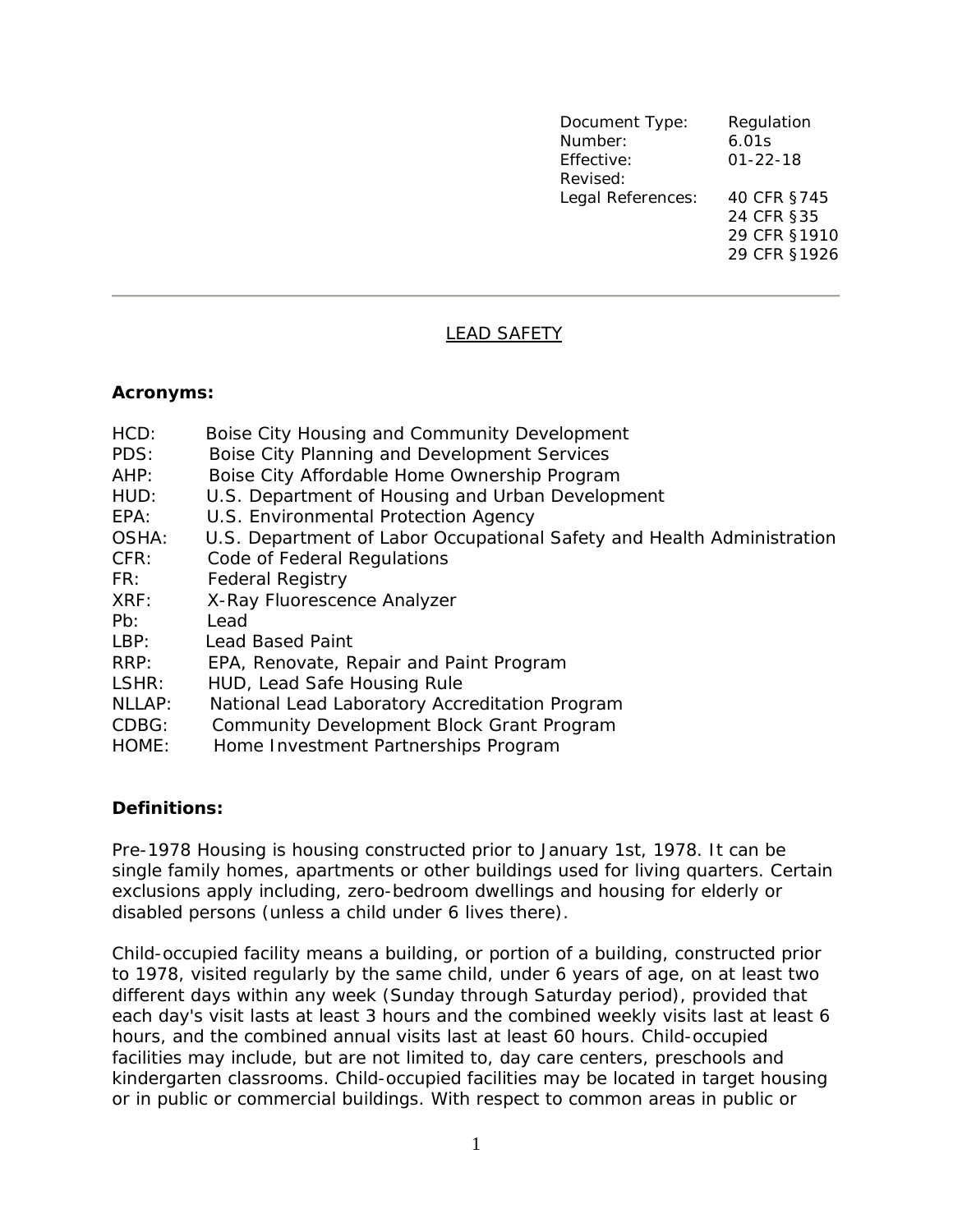commercial buildings that contain child-occupied facilities, the child-occupied facility encompasses only those common areas that are routinely used by children under age 6, such as restrooms and cafeterias. Common areas that children under age 6 only pass through, such as hallways, stairways, and garages are not included. In addition, with respect to exteriors of public or commercial buildings that contain child-occupied facilities, the child-occupied facility encompasses only the exterior sides of the building that are immediately adjacent to the child-occupied facility or the common areas routinely used by children under age six (6).

*Lead-based paint* (LBP) is any paint or surface coating that contains lead equal to or exceeding one milligram per square centimeter (1.0 mg/cm2) or 0.5% by weight.

*Residential property* means a dwelling unit, common areas, building exterior surfaces, and any surrounding land, including outbuildings, fences and play equipment affixed to the land, belonging to an owner and available for use by residents, but not including land used for agricultural, commercial, industrial or other non-residential purposes, and not including paint on the pavement of parking lots, garages, or roadways.

*Zero-bedroom dwelling* means any residential dwelling in which the living areas are not separated from the sleeping area. The term includes efficiencies, studio apartments, dormitory or single room occupancy housing, military barracks, and rentals of individual rooms in residential dwellings (see Single room occupancy (SRO)).

#### **Background**

The use of Lead-Based Paint (LBP) in residential buildings was banned in the United States by 1978 because of its known health hazards. This law effectively stopped it's use in commercial buildings also, but it was still used in some industrial applications such as bridges. Homes and other buildings built prior to 1978 are likely to contain some LBP unless it has already been removed. Similar to asbestos, LBP is not a hazard unless it is deteriorating or it's disturbed. Children under six and pregnant women are the most susceptible to the effects of lead poisoning, but regular healthy adults can also be affected.

#### **Regulation Statement**

The City of Boise is committed to complying with all applicable federal legislation and regulations pertaining to the hazards of lead-based paint. This regulation covers commercial and residential buildings owned by the City of Boise. The reason for this regulation is to prevent exposure to lead-based paint hazards and ensure compliance with existing federal regulations. The requirements for compliance with LBP regulations in city owned properties are based on the properties use and age; they can be broken down into three main categories, each regulated by separate rules.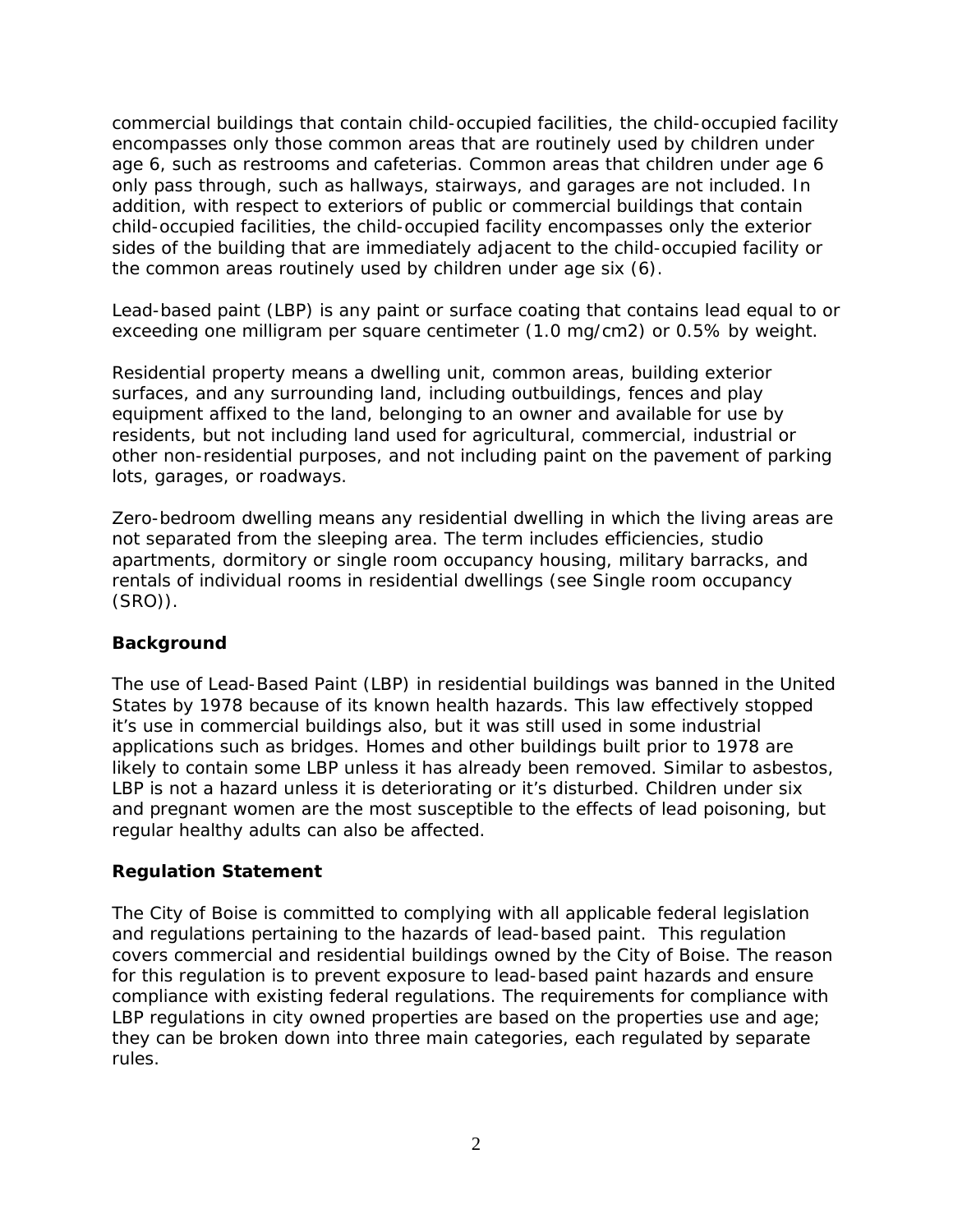**Category 1.**Work performed by contractors or trained Housing and Community development staff in Pre-1978 housing and child occupied facilities with HUD funding (Lead Safe Housing Rule-HUD)

**Category 2.**Work performed by contractors in Pre-1978 housing and childoccupied facilities (Renovation, Repair and Painting Rule- EPA)

**Category 3.**Work performed by City of Boise personnel or contractors in all other commercial/public facilities (City of Boise Regulation and OSHA)

### **Category 1: Work performed on Pre-1978 Housing or Child occupied facilities with HUD funding (HUD's Lead Safe Housing Rule requirements)**

### **City personnel without the required EPA and/or HUD training shall not perform work which will disturb painted surfaces in these buildings, unless the paint has been tested and shown not to be LBP.**

The U.S. Department of Housing and Urban Development's Lead Safe Housing Rule that is found in the HUD's regulations at 24 CFR Part 35, Subparts B through M, generally applies to work performed in housing units receiving HUD financial assistance, (such as rehabilitation or acquisition). Under the Lead Safe Housing Rule (LSHR), program participants (governmental jurisdiction, non-profit, community organization or the property owner who accepts HUD funds) becomes responsible for compliance with the LSHR.

The level of HUD's specific LSHR requirements for repair and renovation projects depend on the amount of federal assistance. The information listed below and/or found in the following tables will help explain the basic requirements of HUD's Lead Safe Housing Rule 24 CFR Part 35. If the project will disturb less than 2 sq. ft. interior or 20 sq. ft. exterior it is considered a "de Minimis" project and the HUD rule does not apply.

Up to \$5,000 per unit:

Do no harm approach. Lead safety requirements cover only the surfaces being disturbed. Program participants can either test these surfaces to determine if they contain lead-based paint or presume they contain lead-based paint. Work which disturbs painted surfaces known or presumed to contain lead-based paint is done using lead safe work practices, and clearance of the worksite is performed at the end of the job (unless it is a very small "de Minimis" scale project). This ensures that no lead dust hazards remain in the work area.

• Training that meets the EPA's RRP Rule requirements is sufficient for this work.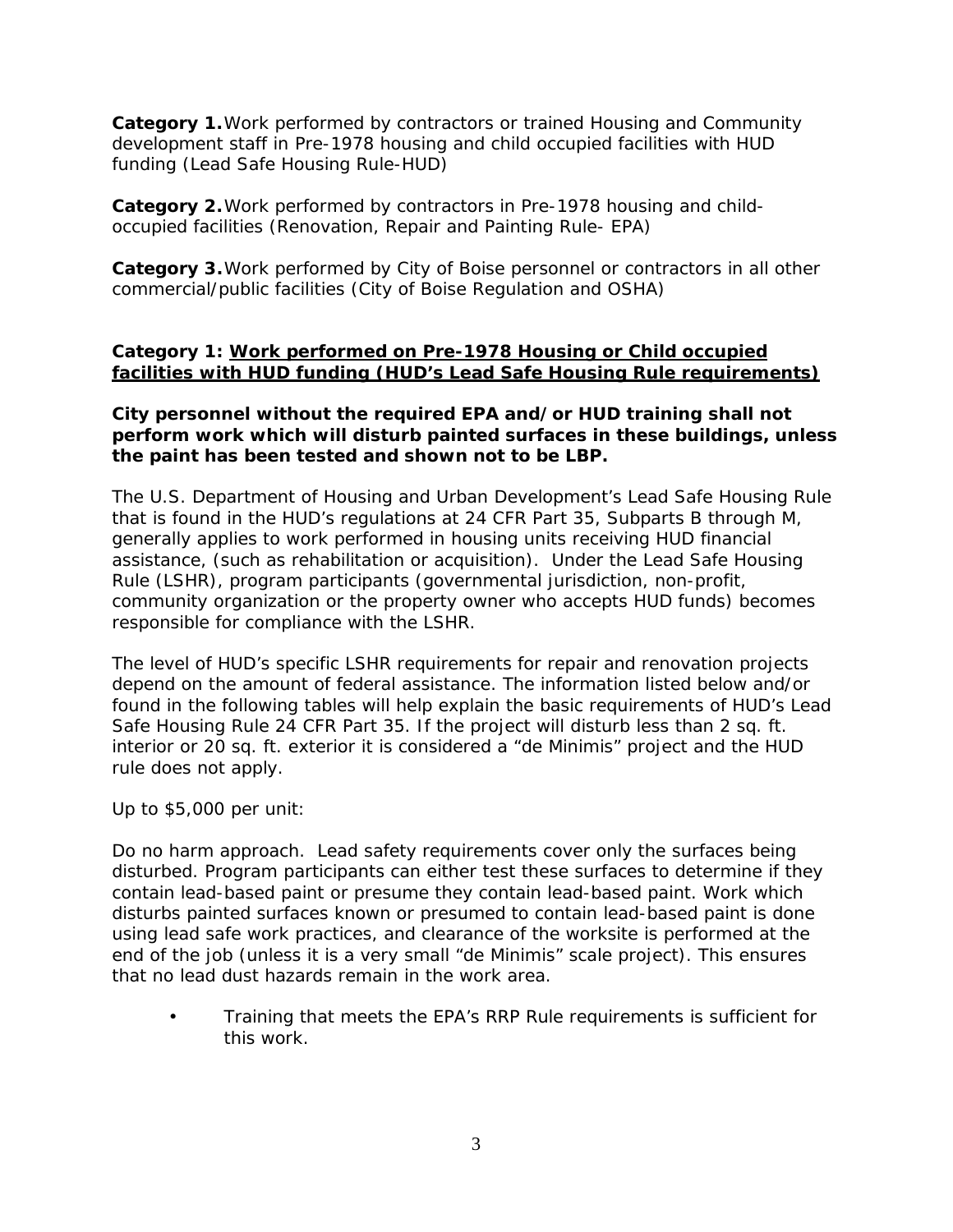Greater than \$5,000 and up to \$25,000 per unit:

Identify and control lead hazards. Identify all lead hazards in the affected units and common areas by performing a lead-based paint risk assessment. Control the hazards using interim controls. Participants may skip the risk assessment and presume that all potential lead hazards are present, and then must use standard treatments to address them. In addition to training that meets the EPA's RRP Rule requirements, HUD-approved interim control training (such as the HUD- EPA RRP curriculum) is required for renovators and workers.

Greater than \$25,000 per unit:

Identify and abate lead hazards. Identify all lead hazards at the property by performing a risk assessment and abate all the hazards. Participants may skip the risk assessment and presume all potential lead hazards are present and abate them. This approach requires certified abatement contractors perform the abatement part of the job.

See **Exhibit A** for a more detailed overview of LSHR requirements.

# **Category 2: Work performed on Pre-1978 Housing or child-occupied facilities Non-HUD Funded (EPA RRP requirements)**

# **Contractors or City of Boise personnel without the required EPA training shall not perform work which will disturb painted surfaces in these buildings, unless the paint has been tested and shown not to be LBP.**

For all city owned housing or child-occupied facilities which are not receiving any HUD funding, the EPA Renovation, Repair and Painting Rule or RRP Rule (40 CFR 745 Subpart E) applies. Under the rule, firms performing renovation, repair and painting projects that disturb lead-based paint in homes, child care facilities, and kindergartens built before 1978 must be EPA- or state-certified and must use certified renovators who follow specific work practices to prevent lead contamination. This includes in-house maintenance staff and many types of outside contractors. In order to become certified renovators, individuals must take training from an EPA-accredited training provider. For firms to be certified, they must [submit an application and fee to EPA online.](https://www.epa.gov/lead/getcertified) **The City of Boise shall hire only EPA certified firms to do work which may disturb paint in these property types.** You must contact Public Works Environmental prior to planning renovations in these types of properties. A compliance guide to the RRP Rule is available at: [https://www.epa.gov/lead/small-entity-compliance-guide-renovate-right-epas-lead](https://www.epa.gov/lead/small-entity-compliance-guide-renovate-right-epas-lead-based-paint-renovation-repair-and)[based-paint-renovation-repair-and](https://www.epa.gov/lead/small-entity-compliance-guide-renovate-right-epas-lead-based-paint-renovation-repair-and)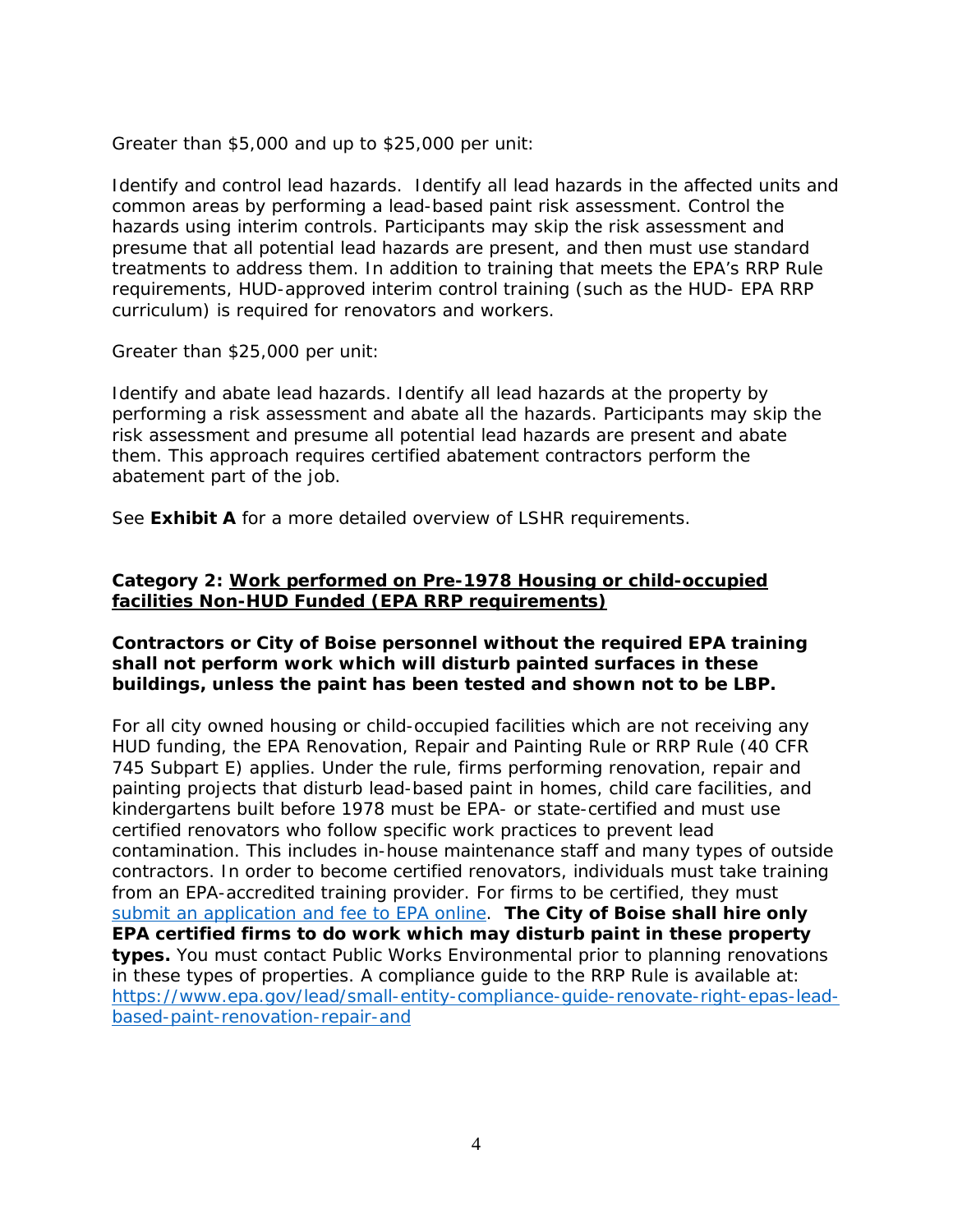#### **Category 3: Work performed by City of Boise personnel or contractors on all other city owned structures, including commercial and public buildings.**

### A. General Requirements

**Prior to removing or disturbing materials within a commercial or public facility, residential structures, and child-occupied facilities, each department shall identify if these structures contain or are constructed with lead-containing materials.** To do this, departments may use lead sampling records maintained by Public Works Environmental, manufacturer's information, laboratory analysis of bulk samples, or records indicating the age and composition of building materials. In addition, Public Works Environmental, the HCD Department, or Risk and Safety Services is available upon request to assist departments with sampling for lead. Building materials can be assessed through sampling and laboratory analysis, or through the use of the City's X-Ray Fluorescence Analyzer (XRF). Results of testing should be made available to Public Works Environmental, Risk and Safety Services, and all departments/personnel involved in the project.

# B. Working with Lead

**Where the potential for personal exposure to lead particulate and/or fume during repair work exists (reference section C.2. of this regulation for examples of repair work), prior to commencing work, City employees shall verify that no lead-containing materials are present in the building by the means of testing.** If test results are positive for lead, commencement of work is prohibited until consulting with Public Works Environmental and/or Risk and Safety Services. Departments shall contract with appropriate vendors or contractors to perform lead abatement.

Project managers who oversee projects for City property shall ensure all contracted lead-based paint renovation, repair or abatement work complies with the appropriate Federal and State Regulations and City Code. They shall also ensure that the appropriate demolition permits and EPA notification forms have been completed.

**Employees of the City shall only perform minor repair and maintenance operations of lead-containing material that will not be disturbed.** Examples of this type of work include, but are not limited to repainting a lead-based painted surface in good condition. If the scope of work will be more than a minor repair and maintenance to lead-containing material, the department shall request consultation from Public Works Environmental or Risk and Safety Services to determine what additional controls and precautions are necessary. **No employee may perform lead-based paint abatement (intentional removal) of any type.**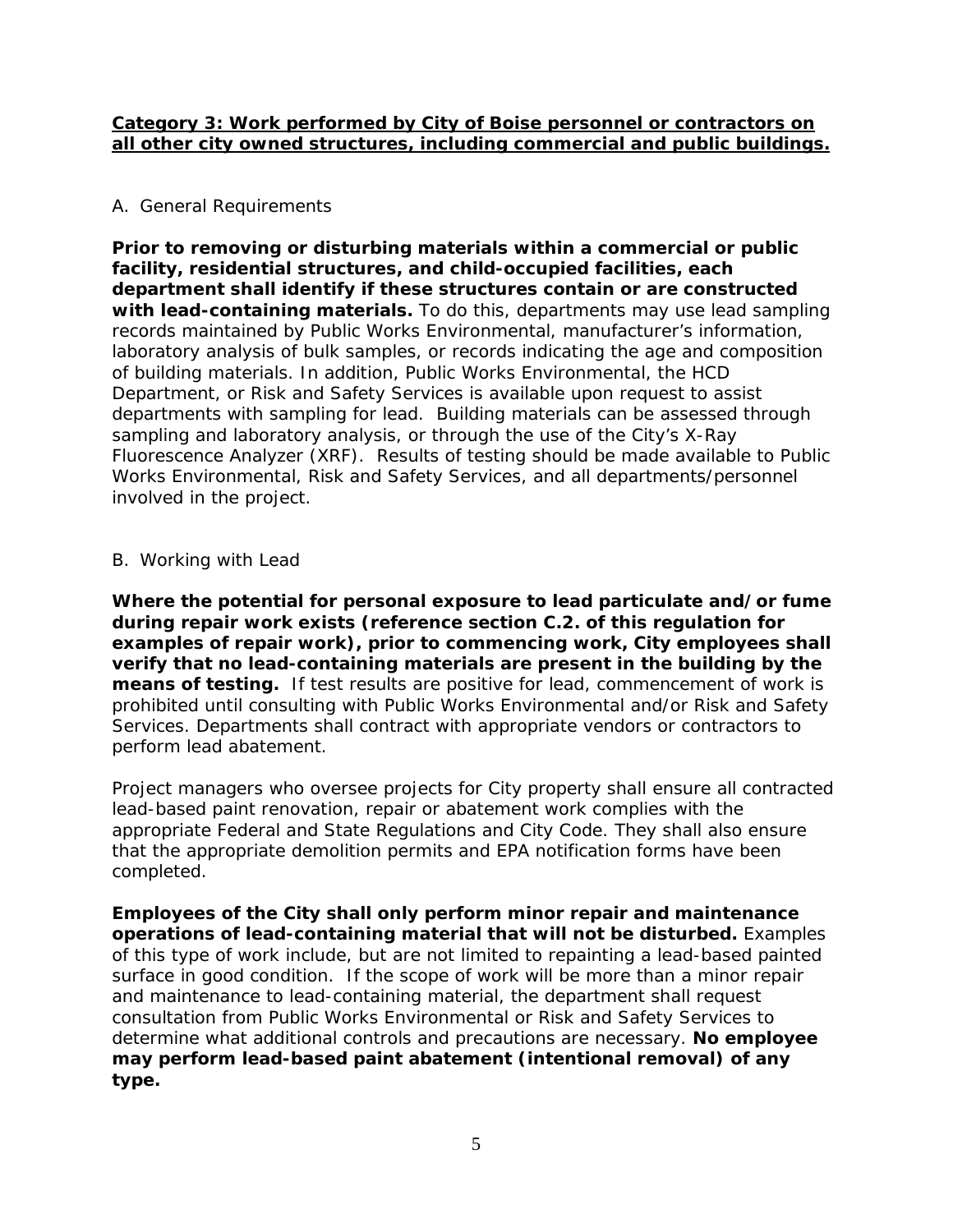If a department suspects a facility may contain lead-containing material:

- 1. Supervisors or their designee shall coordinate with Risk and Safety Services for the necessary training.
- 2. Employees shall notify their Supervisors prior to disturbing any surfaces coated in lead-based paint or disturbing any other lead-containing material.
- 3. Supervisors or their designee shall contact-the Public Works Environmental and complete the necessary testing and forms prior to disturbing any lead.
- 4. Immediately contact the Public Works Environmental and Risk and Safety Services after any accidental, suspected, or known lead release episode.

# C. Training Requirements

# **Employees who perform maintenance and custodial work or repair work where lead is present shall participate in training prior to performing duties with potential exposure.**

- 1. **Maintenance and Custodial Work** Facility employees who perform maintenance and custodial work where they may come in contact with but will not disturb lead shall participate in a Lead Awareness Training on an annual basis including the review of the City's Lead Safety Regulation. Examples of this type of work include painting over lead-based painted wallboard, removal of a lead pipe and/or fitting by the means of unbolting or unscrewing that would not create any airborne lead particulate and/or aerosols.
- 2. **Repair Work** Facility employees who may perform repair or renovation work on lead-containing materials shall participate in an 8-hour Renovation, Repair, and Painting Course (Lead Certified Renovator). This training should be conducted by a vendor who is an EPA approved training provider. This training certification is required prior to completing any work involving lead renovation. To remain certified, a renovator must complete a refresher training course before their current certification expires.
	- The expiration date is based on when the course was taken.
	- For recertification, renovators must take a 4-hour refresher training that includes hands-on learning every other time they take the refresher course.
	- Renovators who take the online refresher training will be certified for three years; renovators who take the hands-on training in the refresher course will be certified for five years.
	- If certification expires, the 8-hour course must be taken again to regain certification.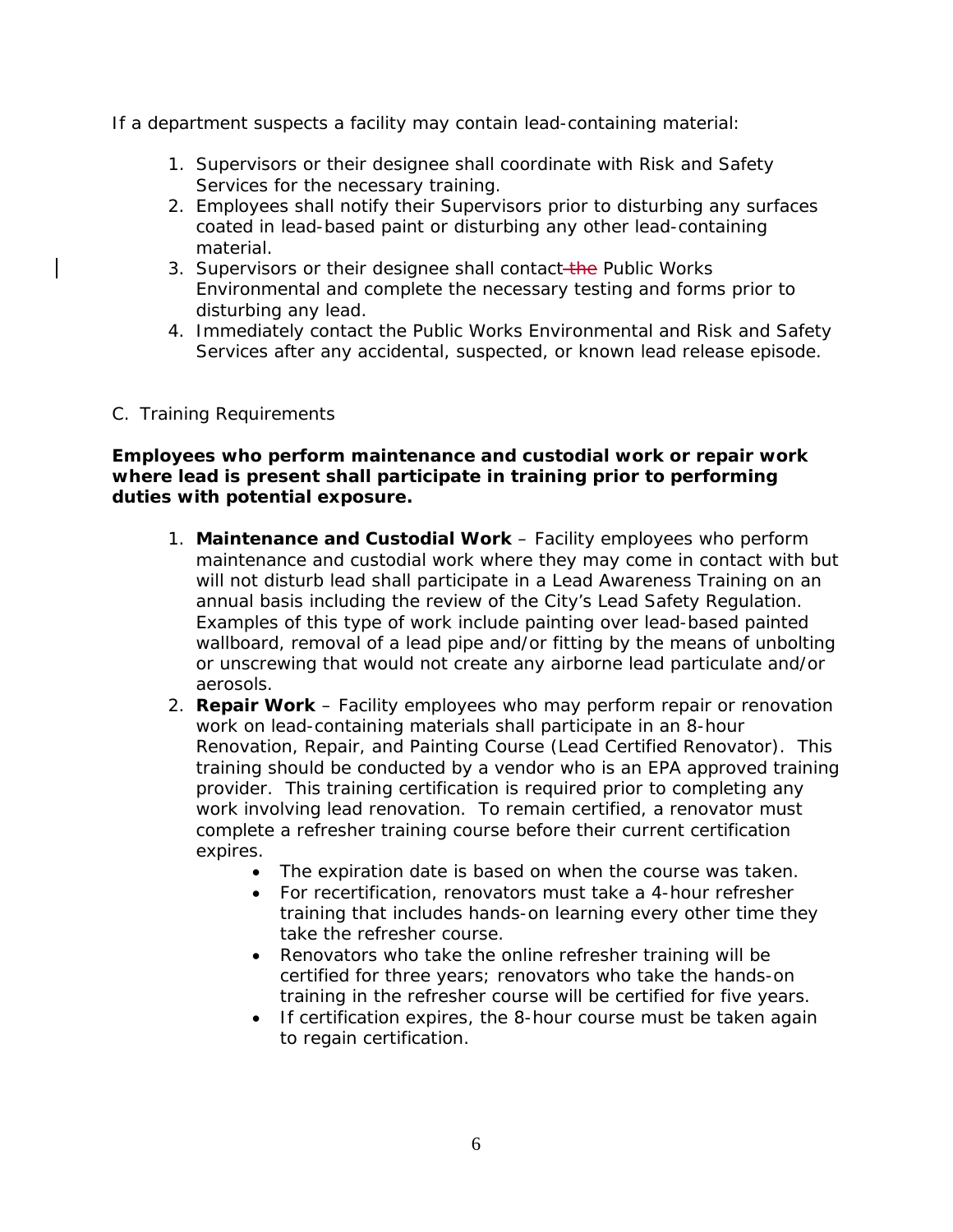Examples of repair and/or renovation work include any intentional cutting, breaking, scraping, drilling or sanding of lead-coated material, soldering of pipes, ceramic work, welding, cutting, and burning on steel structures where leadcontaining coatings or paint are present. Supervisors shall notify and consult with Risk and Safety Services if they will have employees performing repair work on lead-containing material to ensure that they have been provided other necessary training and personal protective equipment (i.e. Respiratory Protection, Hazard Communication). Training for employees can be coordinated through Risk and Safety Services and/or Training and Development.

# D. Warning Signs

Departments shall post the following sign in each work area where lead repair and/or renovation is being completed in order to warn others.



E. Personal Protective Equipment and Required Work Procedures

All employees shall wear appropriate personal protective equipment (PPE) when repairing and/or disturbing any lead-containing material. Supervisors shall verify with Risk and Safety Services the PPE provided is adequate for the work being performed.

Any employee repairing and/or disturbing lead containing material:

- 1. Shall use EPA approved vacuum cleaners with HEPA filters to collect lead-containing debris and dust,
- 2. Shall use wet methods or wetting agents during all maintenance and clean-up procedures (unless infeasible or creates a greater hazard),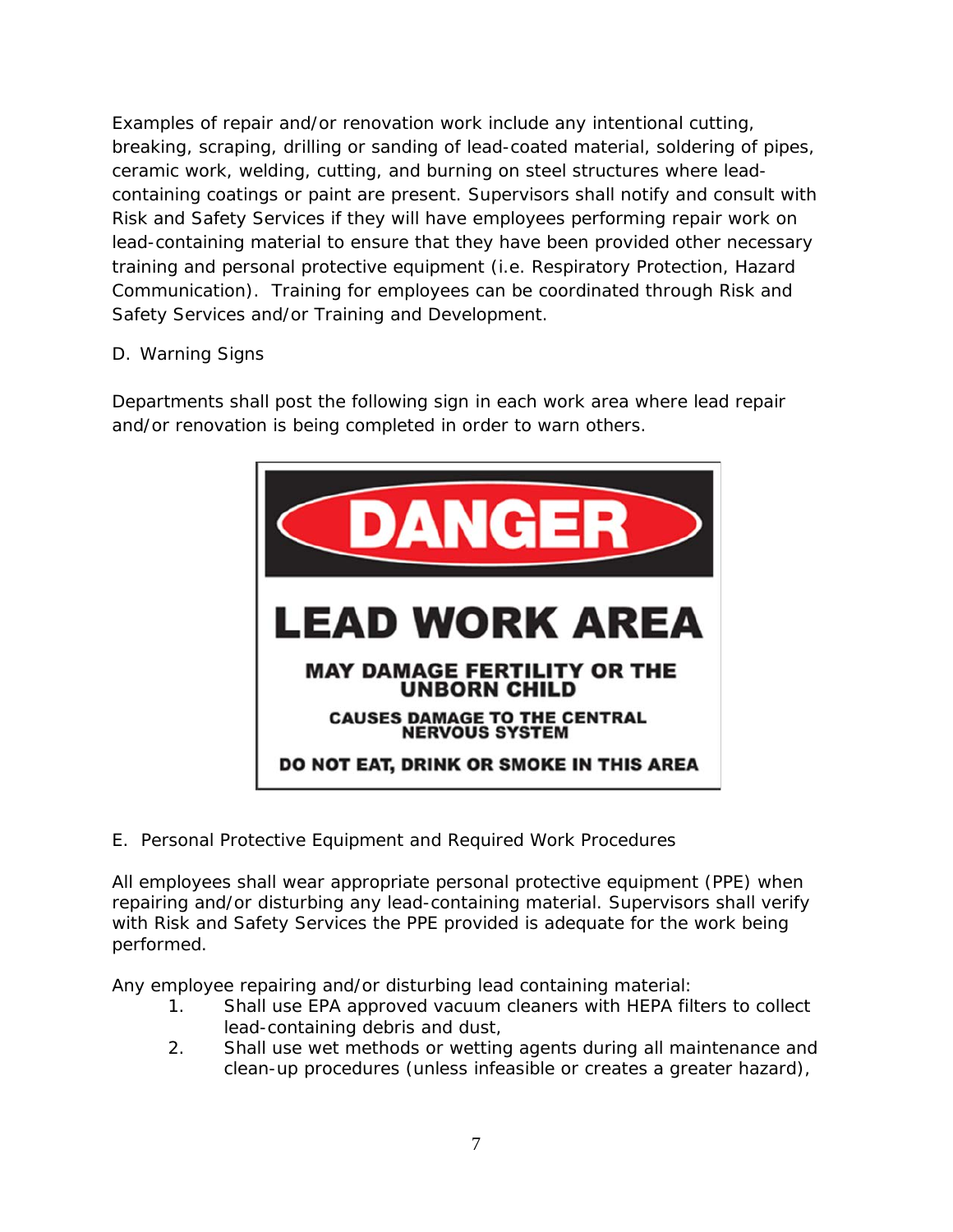- 3. Shall promptly clean-up and dispose of wastes and debris contaminated with lead in leak-tight containers,
- 4. Shall not perform dry sweeping, dusting, shoveling or normal vacuuming of lead-containing material, debris, waste, or dust,
- 5. Shall not use compressed air to clean surfaces contaminated with lead unless it is used with a EPA approved HEPA ventilation system that can capture the dust cloud, and
- 6. Shall not sand lead-containing material.
- 7. Shall follow all applicable EPA Renovation, Repair and Painting (RRP) work practices.

# **OTHER RELAVANT LEAD BASED PAINT REGULATIONS AND EXEMPTIONS**

# **A. Disposal of LBP Debris**

- 1. Residential Structures (Household Hazardous Waste Exemption) In order to facilitate the removal of LBP from residential structures, where it may pose a significant health threat to children, on June 18, 2003 the USEPA published a rule under solid waste regulations that streamlines disposal of LBP debris from residential structures. Under the rule LBP debris from households, whether generated by a do-ityourselfer or a contractor, may be disposed of at a municipal waste landfill or a construction & demolition (C&D) waste landfill, as defined in 40 CFR §257.2.
- 2. Commercial Building Demolition Commercial buildings built before 1978 must be sampled for LBP prior to demolition. If asbestos sampling is needed it should be done at the same time to reduce costs. If LBP is present in the building a determination of whether or not the entire waste stream (the entire building) could be classified as a hazardous waste is required. This can be done by having a consultant sample the painted surfaces and determining if the waste could potentially classify as a hazardous waste.
- 3. Commercial Building Renovation/Abatement Small-scale debris that is generated during renovation, maintenance, or abatement activities such as paint chips, vacuum debris and dust, waste wash water and sludge from chemical paint stripping is more likely to exceed the lead toxicity characteristic. Individual wastes such as those described above should either be sampled/analyzed by Toxicity Characteristic Leaching Procedure and then handled/disposed accordingly, or segregated from other large-scale debris and then managed as hazardous waste. Records of sampling procedures and analytical results must be kept for at least 3 years**. This type of waste would only be generated by a contractor because city employees are not trained or authorized to scrape/disturb LBP.**